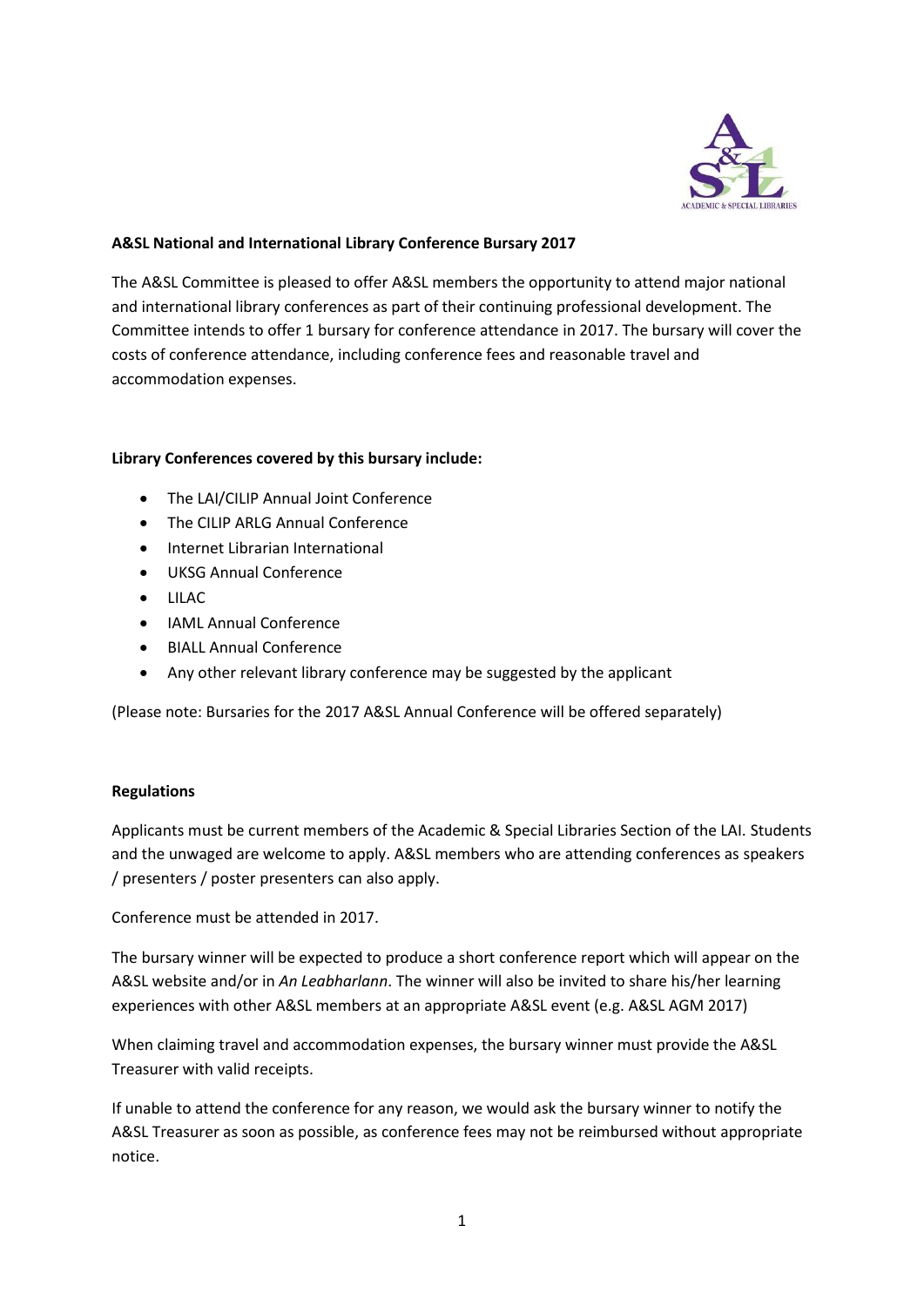### **Applications**

Please fill in the attached form (p. 3-4) stating your chosen conference, your reasons for wishing to attend, and expected learning outcomes.

Please include an estimate of costs of conference attendance (p. 4).

Please return completed applications to the A&SL Treasurer by the 18<sup>th</sup> of November 2016. E-mail applications to [aslsectiontreasurer@gmail.com](mailto:aslsectiontreasurer@gmail.com) or post to Laoise Doherty, A&SL Hon. Treasurer, Royal Irish Academy of Music Library, 36-38 Westland Row, Dublin 2.

All applications will be considered and the final decision will be made by the A&SL Committee. The bursary winner will be notified by the A&SL Treasurer by the 16<sup>th</sup> of December 2016.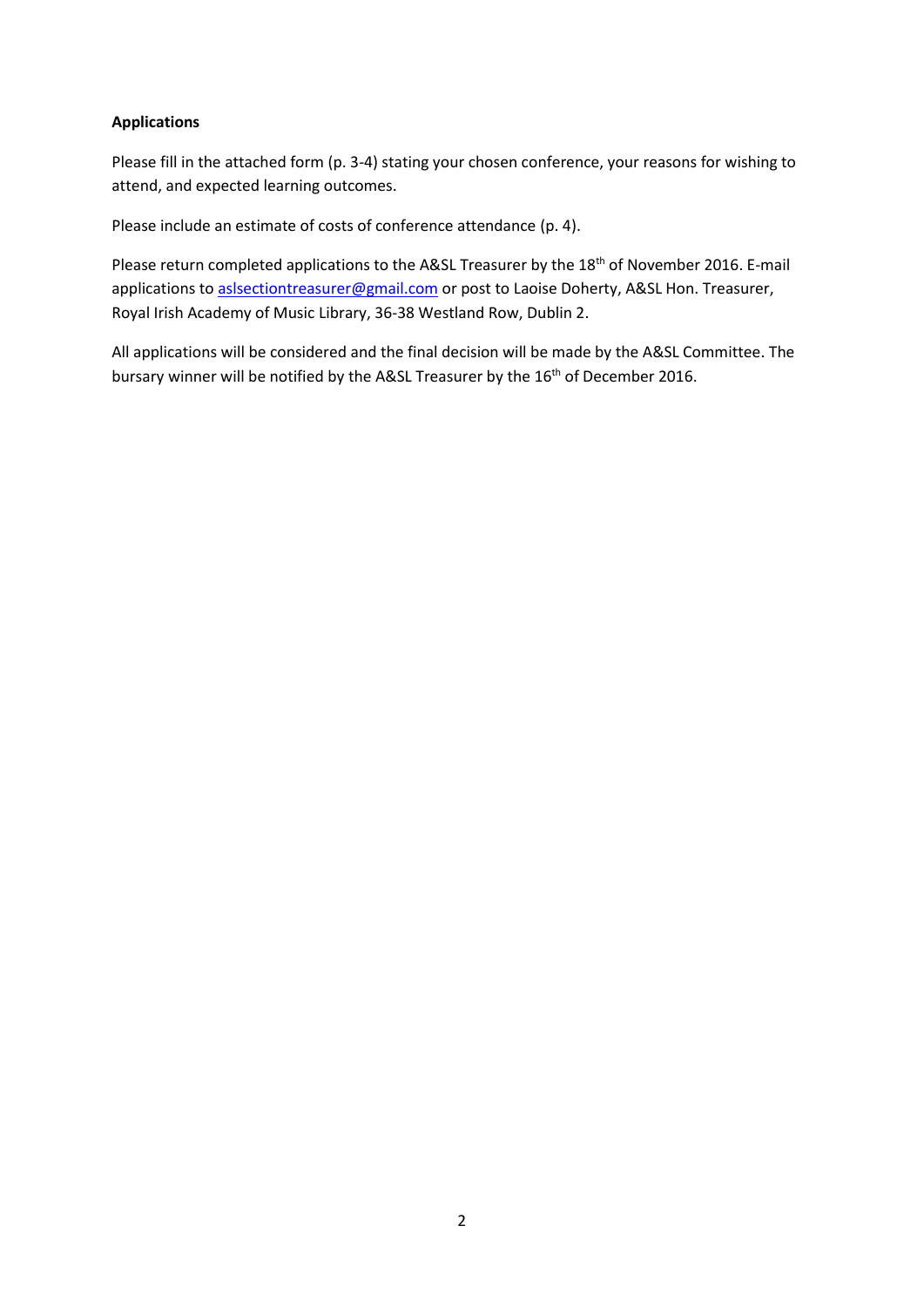# **Application for A&SL National and International Library Conference Bursary 2017**

**Name:** Elizabeth Murphy

**E-mail Address:** elizabeth.murphy@nuim.ie

**Contact No:**  01 - 7083883

Name of Conference: National Acquisitions Group (UK) 7th Collection Development Seminar

**Location & Date of Conference:** Birmingham, Wednesday 17 May 2017

Please tell us why you would like to attend this conference and how it would support your professional development. (500 words max.) Please include an estimate of conference attendance costs.

Next year's National Acquisitions Group's (UK) 7th Collection Development Seminar for Academic Libraries will focus on academic library acquisition services.

This fits in with my role as Assistant Librarian with responsibility for General Collections and Finance where I manage a team of 12 staff responsible for the provision of essential and supplementary print and individual e-material in support of the teaching, learning and research curriculum. Furthermore, as a member of a strategic working group set up in the MU Library to explore new acquisition, budget and service models for the provision of collections, the seminar topic is of timely relevance. I have a keen interest in ensuring operational efficiencies that respond to both user needs and the ever evolving local, national and international landscape.

Another reason I have applied for this bursary is the opportunity to develop my presentation and writing skills. I would be delighted to produce a short conference report for the A&SL website and/or An Leabharlann and to share my learning experiences with other A&SL members at an appropriate A&SL event.

While the programme was not available at the time of writing (21.10.16), I feel that this day seminar is likely to be well worth attending and that there will be plenty of interest and relevance on which to report and share with A&SL members. Thank you for your consideration of my application for this bursary.